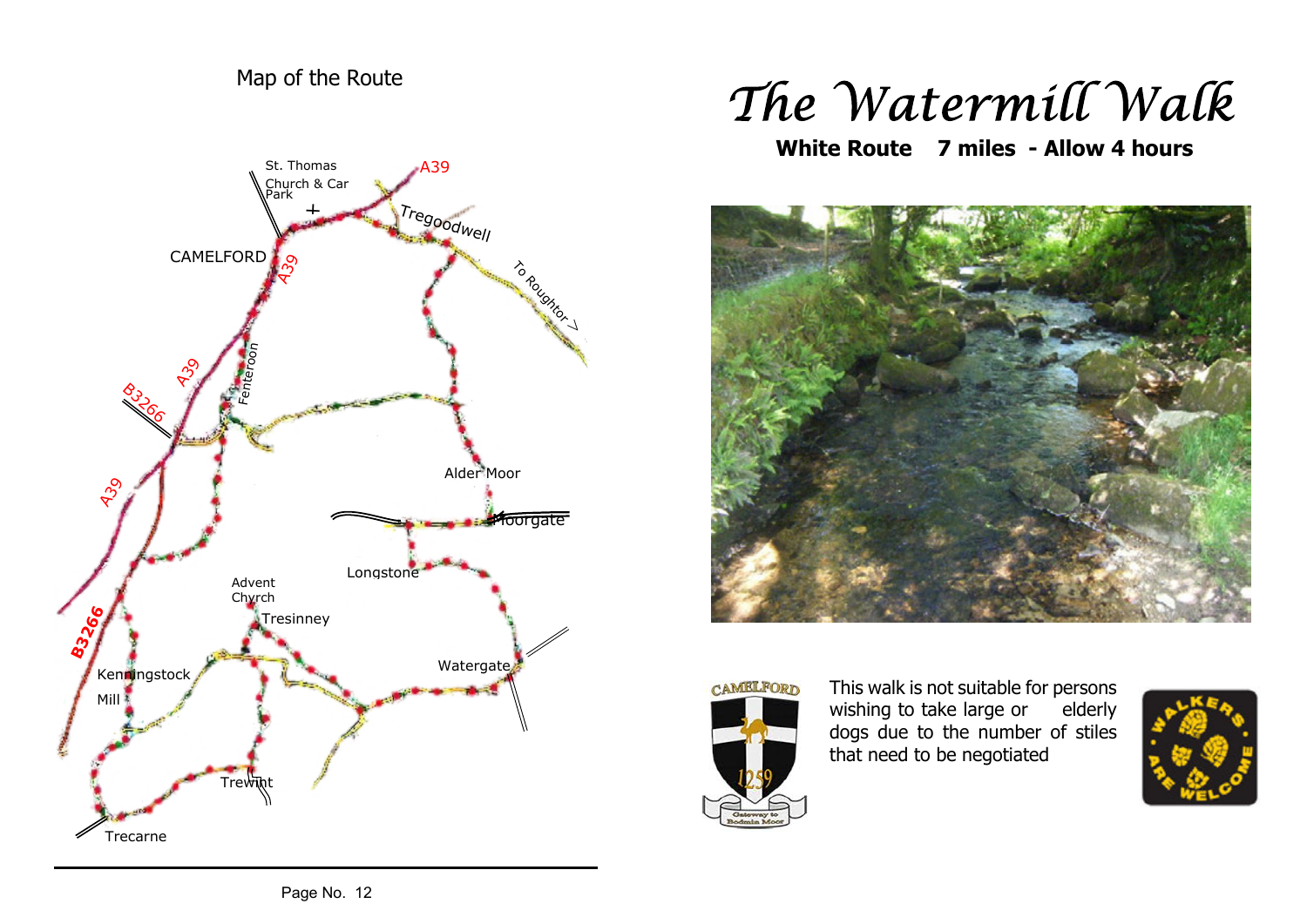This walk, to the South and West of Camelford, is never far from the River Camel and its tributaries, which you cross and re-cross four times, with three more "near misses". The importance of water, both to drink and as a source of power, is much in evidence, and the sight and sound of the streams is a constant delight.

Starting from the free car park in the centre of Camelford, turn left

and walk up the hill. The corner of Trefrew Road and Victoria Road, where there is now a hotel, is the site of one of the old tollgates, which used to stand at every approach to the town. Communications were the life-blood of Camelford, and the tolls went



towards the upkeep of vital roads.



Continuing along the road you will see a house with a blue plaque dedicated to Samuel Pollard (1864-1915).

Born in Camelford, Samuel was a Methodist Minister and missionary who went to China and devised a written script known as Miao which is still used today.



Turn right and take the footpath on the left which goes behind the buildings, through the fields and several kissing gates, until it reaches the main street of Camelford just above Tuckingmill House. Turn right and walk through the town. Cross the river for the last time, and return to the car park.

*The phrase, " By Tre, Pol and Pen shall ye know all Cornishmen", was recorded by Richard Carew in his Survey of Cornwall which was published in 1602. Tre is settlement or homestead, Pol is a pond or lake and Pen is a hill. Many Cornish places have these prefixes. Placenames are often pronounced by stressing the second syllable.*

More information on camelfordian.co.uk and camelford.org

Produced by the Camelfordian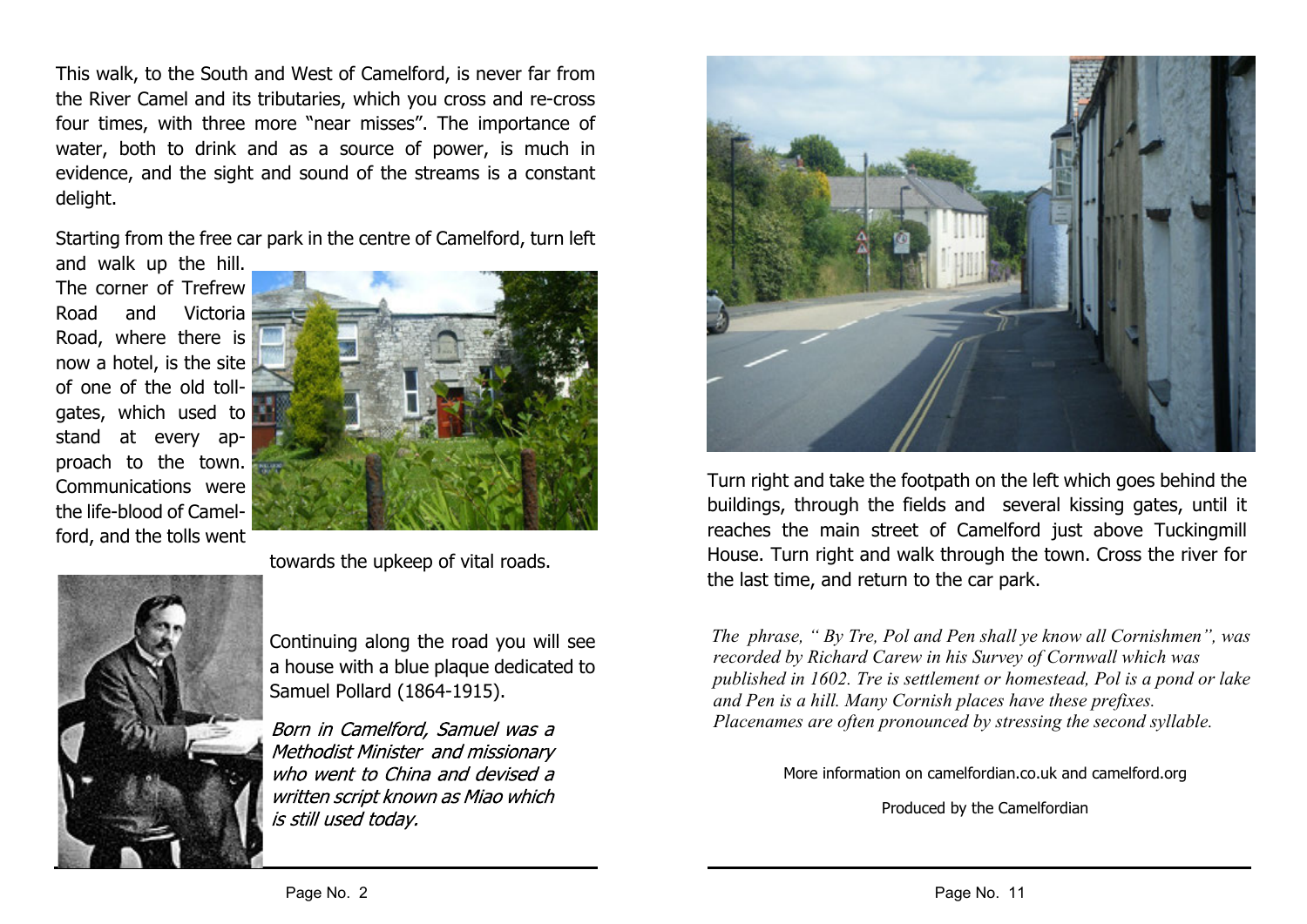Turn left pass the mill house, then immediately right and through the gate into the lane which takes you up behind the mill. On the right you can see the mill leat, where it curves round, before dropping in all twenty feet to the river driving the turbine on the way. Carry on past the farm buildings, through the gate at the top of the old yard, and then turn right walking along the bottom of

three fields. The field on the right of the path is considerably lower, indicating that the hedge is a very old one, where the soil, working its way down the hill through centuries of cultivation, has built up. The Camel winds its way across the valley floor. Kenningstock Mill leat is sometimes visible, taking a



direct course on the near side of the river.



Having crossed a stile, go diagonally up over the next field, to a "step stone" stile onto the Camelford-Bodmin road. Turn right and follow the road, with care, for about 350 metres until the hedge to the left of the road becomes considerably taller. Rejoin the footpath on your right. Follow

the hedgeline into the woods, and so out onto the valley floor. Follow the way-marked route into the woods and through two fields to the road at Fenteroon. Fenten is the Cornish for a spring, or fountain, and there is indeed a spring at Fenteroon Farm.

A little further up you will pass the Old Bible Christian Chapel, built in 1841, flanked on the left by the old and "new" manses, and on the right by the schoolroom, the whole forming a substantial and pretty terrace which was originally known as Victoria Row in honour of the then recently-crowned Queen.

Cross the road and take the turning on the right signed to

Roughtor. On the wall can be seen a blue sign. A memorial to the 43rd (Wessex) Division can be found on Rough Tor (another walk for another day!)

Follow this road up to Tregoodwell. On your left you will see a Celtic Cross



which was recently returned to its original site. The road leading down to the left is called Higher Cross Lane as this marks the northern boundary to the town. There is an old boundary stone nearby. There are stones to mark the boundaries around the old borough which are walked on special occasions. It is said that children would have their heads banged against each stone to remind them where they were!

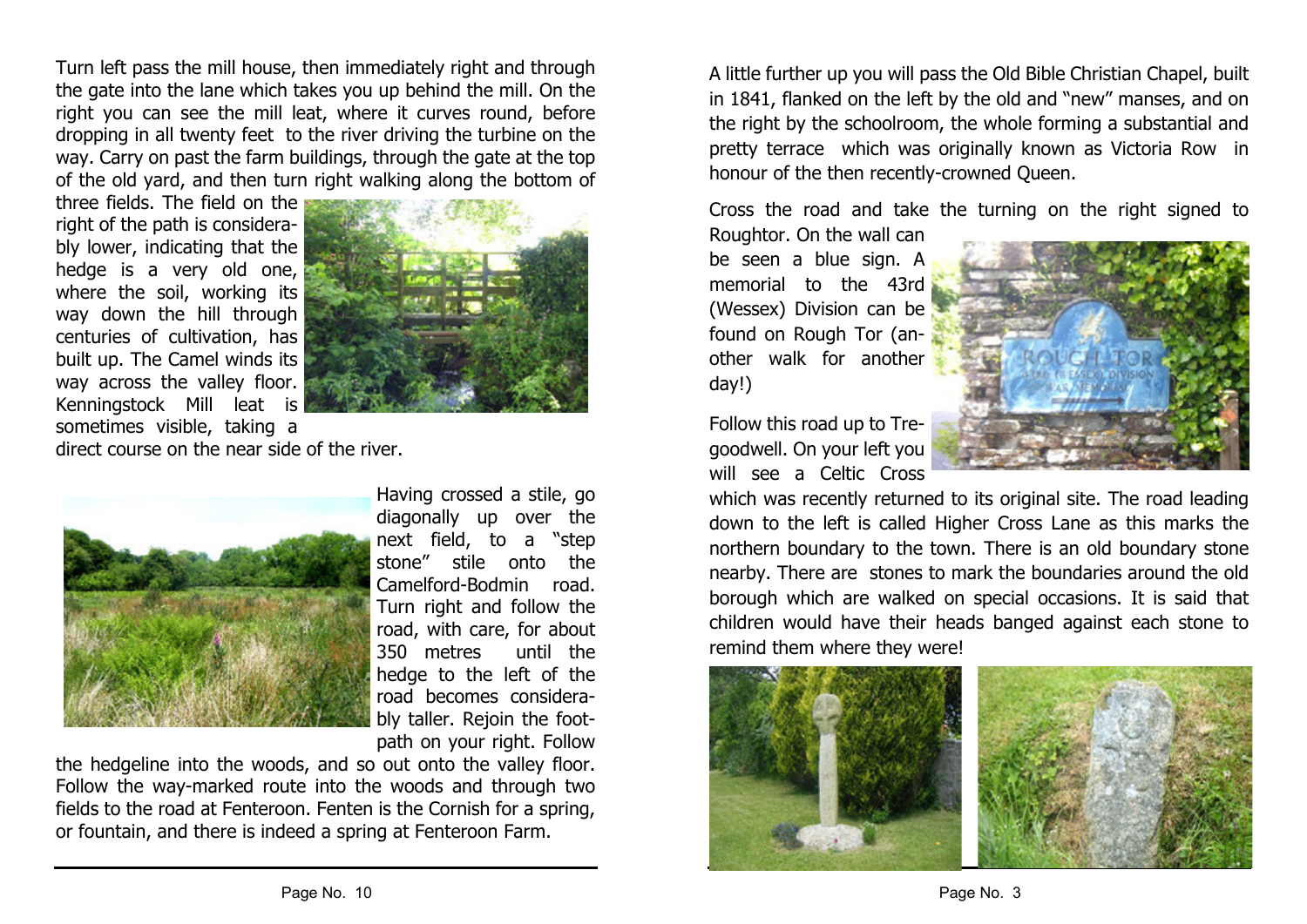The name, Tregoodwell, seems likely to mean what it says, as the place was traditionally supplied from a spring which is even now declared by the water authorities to be exceptionally pure.

The original part of the little hamlet is to the right of the road, where the cottages are grouped around an old lime tree. Recent building work on one of the houses revealed holes where pigeons were kept and fattened up to be eaten: the original "pigeon-hole"! As the road bears left you will pass an old cottage which has a stone archway over the door said to come from St Michael's Chapel on Roughtor.

Go down the road and over the bridge, then turn right over a slate stile into a wide farm lane which emerges into a meadow.

Follow the stream up to a footbridge and cross over. Take the stile



on your left and carry on parallel to the stream across two fields. Then turn right and follow the hedge uphill into the lane at Aldermoor.

Turn left, past the house, and then go right, through a white gate and along a stony lane. Follow the path across the fields to Moorgate. Turn right along the narrow road and past the farmhouse. Along this part of the walk you will see some fine examples of dry stone hedges set in a herringbone pattern. This is known as either a "curzy way" or herringbone hedge. The top two layers often have a large and then a small stone known as "Jack and Jill".

The footpath goes off the lane to the right just below the farm, and crosses a patch of waste ground just below some beehives. The beehives are to your left and are still active so it is a good idea to show some caution.

Go over a stile where the path continues along the lower edge of a steep field. Looking down the river, on your right, it is possible to see the course of the old leat, which took water from the Camel to power Trecarne Mill.

Presently the valley opens out and the path goes across more level ground to a stile into the road, under which the tail-race of Kenningstock Mill flows swiftly in a deep, narrow channel.

It is amazing to think how much work was done by the River Camel, whose stream,



not large in these upper reaches, powered one mill after another along its course, from Saxon times until the present century. Here at Kenningstock it is still working, to generate electricity for the mill house, but the place is quiet now, compared to the hive of activity that it must have been until well after the First World War. At that time, besides the use of local wheat, grain was imported from Canada to Plymouth Dock, carried by rail to Camelford Station, and thence by horsedrawn wagon to the mill, which produced both animal feed (barley/maize meal and bran) and flour for bread making. Later, between 1947 and 1964, the mill was used to crush spar stone to make scoring powder known as "One and All". The path leading to the house is made from old mill stones.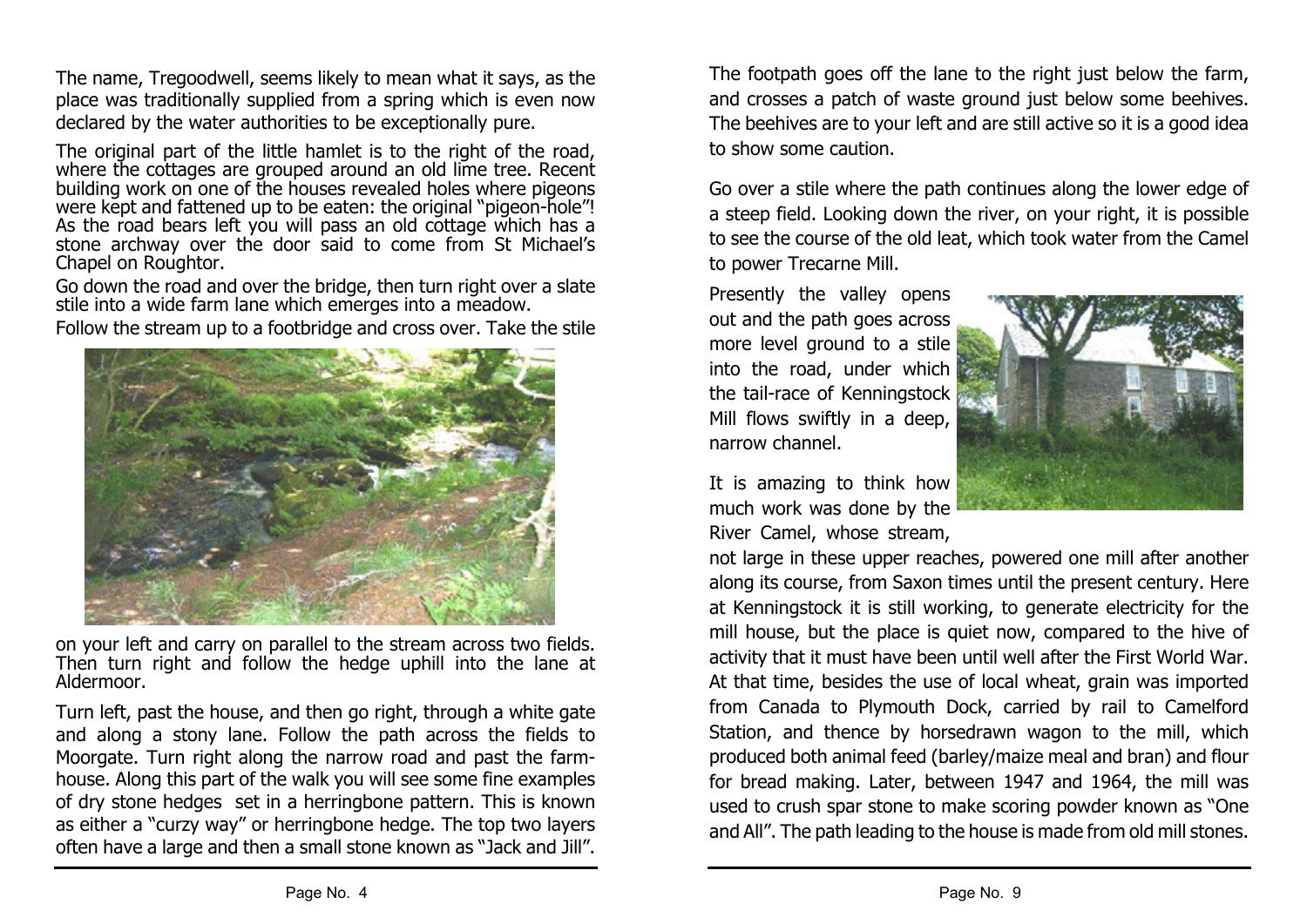Near the bottom of the hill, the sound of running water betrays the presence of a spring, channelled under the lane, and emerging on the left, to cascade down the steep bank to join the stream. At Trecarne, the tributary from the Devil's Jump, coming in from the left, is crossed by a ford alongside a handsome clapper bridge (Henon Bridge) made of immense slabs of granite. Go across the bridge.

The building on the right is Trecarne Mill where they once crushed bones to make fertiliser. Go up the hill past the mill. On your left is Trecarne farmhouse, with its granite mullioned upper windows and hood-moulded ground floor windows and front door.



## **Trecarne Farmhouse**







Carry on until you come to a granite stile on the left. The path crosses a field where the number of granite boulders lying around suggest the remains of some early settlement. Look ahead for the Long Stone, a tall asymmetric granite post, and make your way towards, and past it, to a wooden

A Cornish hedge is a stonefaced earth bank, often with bushes or trees growing along the top. It is not known as a

hedgerow or wall.

The Long Stone or Moorgate Menhir stands at about 3 metres and is thought to be early Bronze age. Because of its shape it looks completely different from every angle!

stile. Turn left, and continue between the wire fence and the hedge, through two fields. Then turn right over a stile and head diagonally across the next field to the far bottom corner. You will find yourself in a little valley where a stream, mostly hidden among trees, burbles on its way from the moor to join the River Camel. Follow along the stream until a length of granite causeway brings you to the road at Watergate where you turn right (the Moorland Walk turns left here).